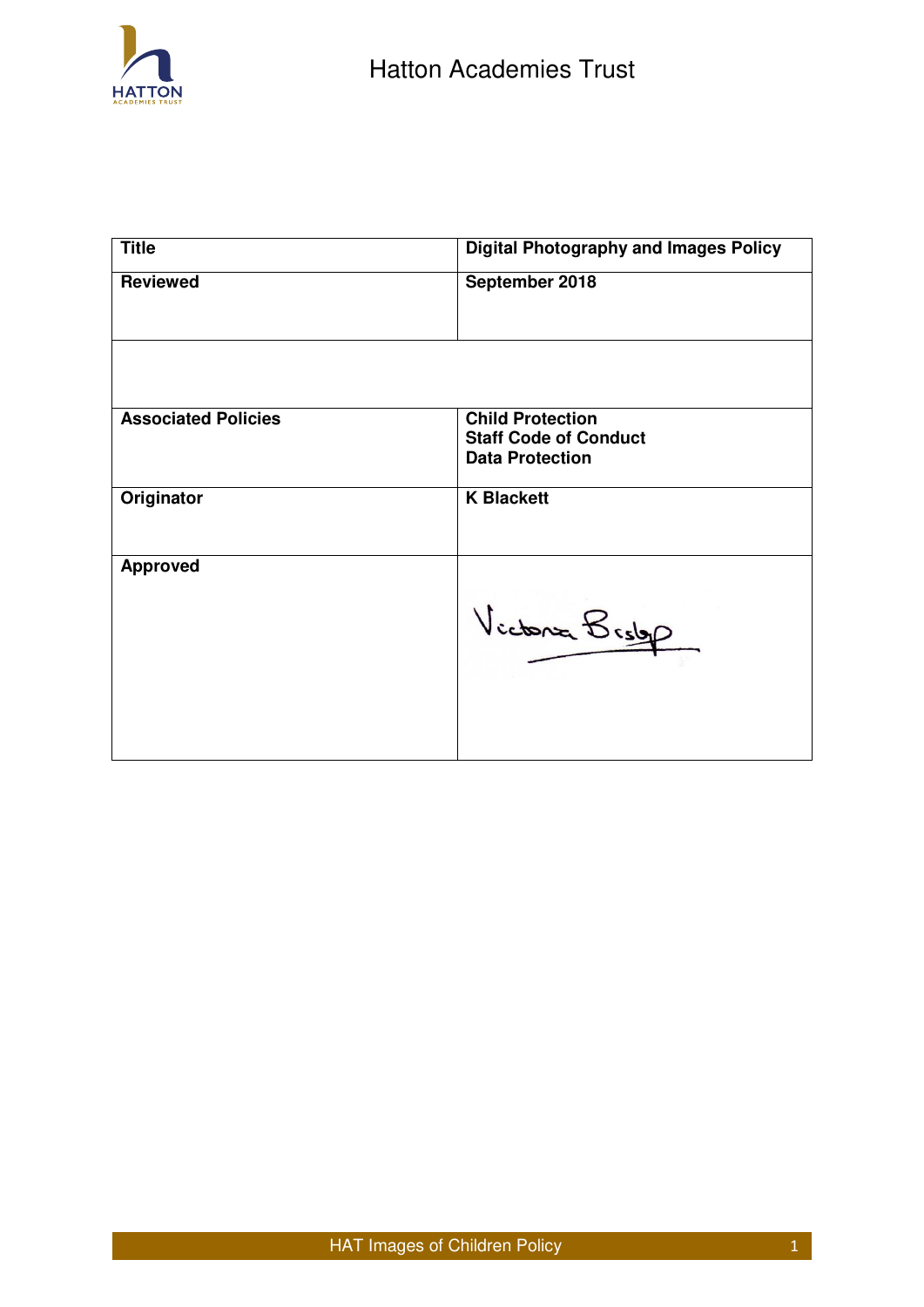

# Contents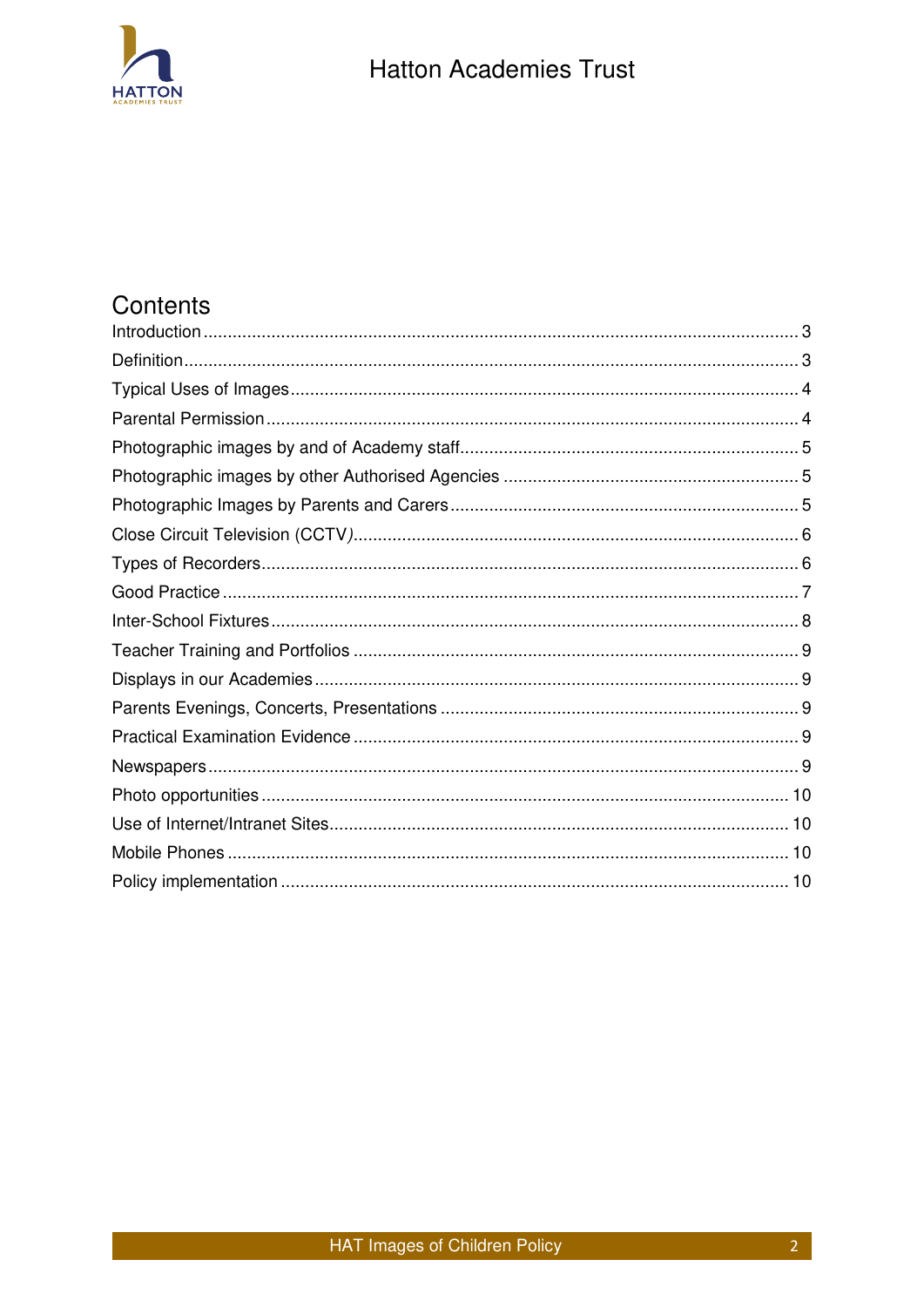

## <span id="page-2-0"></span>**Introduction**

Hatton Academies Trust takes seriously its responsibility to protect and promote the safety and welfare of our students. We recognise this responsibility extends to how we manage the use of still and video images of students and have put in place proper safeguards.

Photography and videography in schools and academies is subject to the Data Protection Act 1998 regarding the rights of individuals to have information of a personal nature treated in an appropriate manner and the Human Rights Act 1998, protecting the privacy of individual and families. *Images taken by parents and grandparents of their child taking part in an academy play or sports day are examples of photographs taken for personal use and are exempt from the Data Protection Act*.

From time to time we may wish to capture video or photographs of the children in our trust academies. These images or videos may be used on our websites, in printed materials such as prospectuses, or even in academy media accounts such as Twitter and Facebook. There may also be times when our academies are visited by members of the press or media who will take photographs or film footage. Pupils will often appear in these images which may appear in local or national newspapers or on televised news programmes.

Please note that websites can be viewed throughout the world and not just in the United Kingdom where UK law applies.

## <span id="page-2-1"></span>**Definition**

'Photography' includes photographic prints, streaming media and transparences, video, film and digital imaging, created using devices such as cameras, video cameras, phones, tablets etc.

This policy also includes voice and sound recordings.

## **Aims**

This policy aims to:

- Facilitate photography for the business purposes of the Trust
- Facilitate photography for the educational purposes of each academy
- Respect the rights of individuals
- Safeguard individuals
- Allow personal family photography where possible.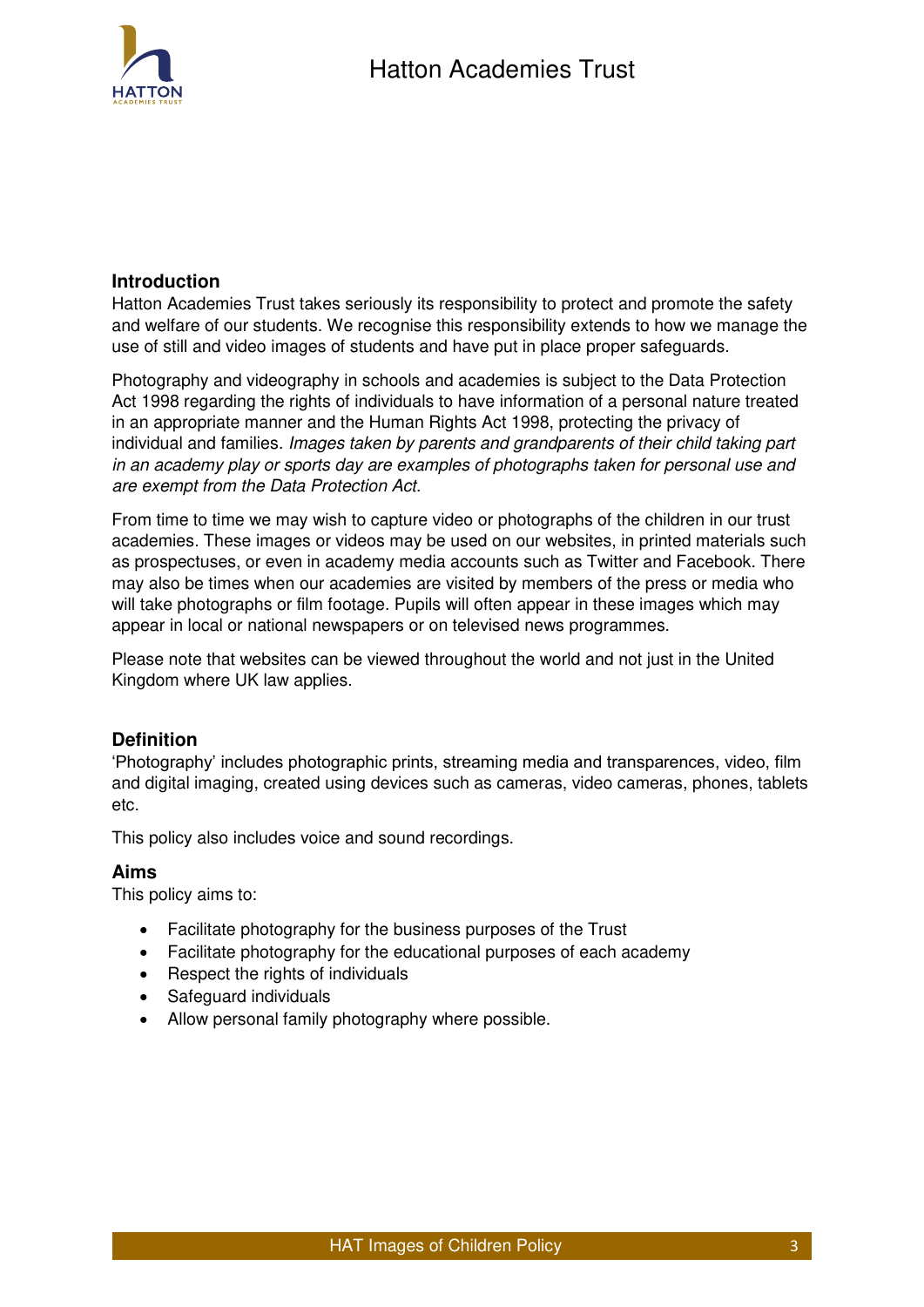

# <span id="page-3-0"></span>**Typical Uses of Images**

- For GCSE examination submissions e.g. videos of swimming, trampolining, athletics events
- Key skills for PE
- Performing arts including dance and movement, concerts, drama performances, parent evenings
- Sports days and sports fixtures and the use of photographic equipment by parents/ carers and children from other schools
- Media including newspapers and television especially when some editors require children's names when publishing photographs
- Displays in the establishment of children's activities
- Publications by the Academy/Trust
- Trust and Academy websites
- Staff training and professional development activities
- Publicity material for contractors
- Time lapse photography for recording of building development
- Site security/CCTV videos
- Recording early years development in accordance with the Early Years Foundation Stage Statutory Framework, Outcomes and Development Matters

## <span id="page-3-1"></span>**Parental Permission**

Parents are asked permission for the use of images when their child joins a trust academy. Their child's image may be used in marketing, promotional and educational material produced by Hatton Academies Trust academies.

Parents and carers who do not wish for their children's images to be used in this capacity, for any reason, may opt out by informing the academy in writing or using the individual academy procedures for this e.g. the academy annual data checking sheet. Where parents have opted out, we take steps to ensure their child's image is not identifiable in any of our materials.

The Trust/Academy will use reasonable judgement when using images for the progression of the academy and its students whilst always respecting the wishes of the individual and their parents.

If a parent does not agree to their child being photographed, this is recorded on their student record until the parent requests a change. All staff are aware and have access to this system to check and ensure parental permissions.

For example, if a child whose parents have refused permission for photography is involved with a sports event, e.g. a football match, it may not be appropriate to photograph the whole team. Careful liaison with parents is therefore essential. With discussion it may be possible to agree other options. The parent may accept a team photograph if names are not published or they may be prepared to relent if it affects the whole team.

When photographic images are transmitted or shared beyond the establishment e.g. television broadcasts, images on intranet sites, specific permission should be obtained.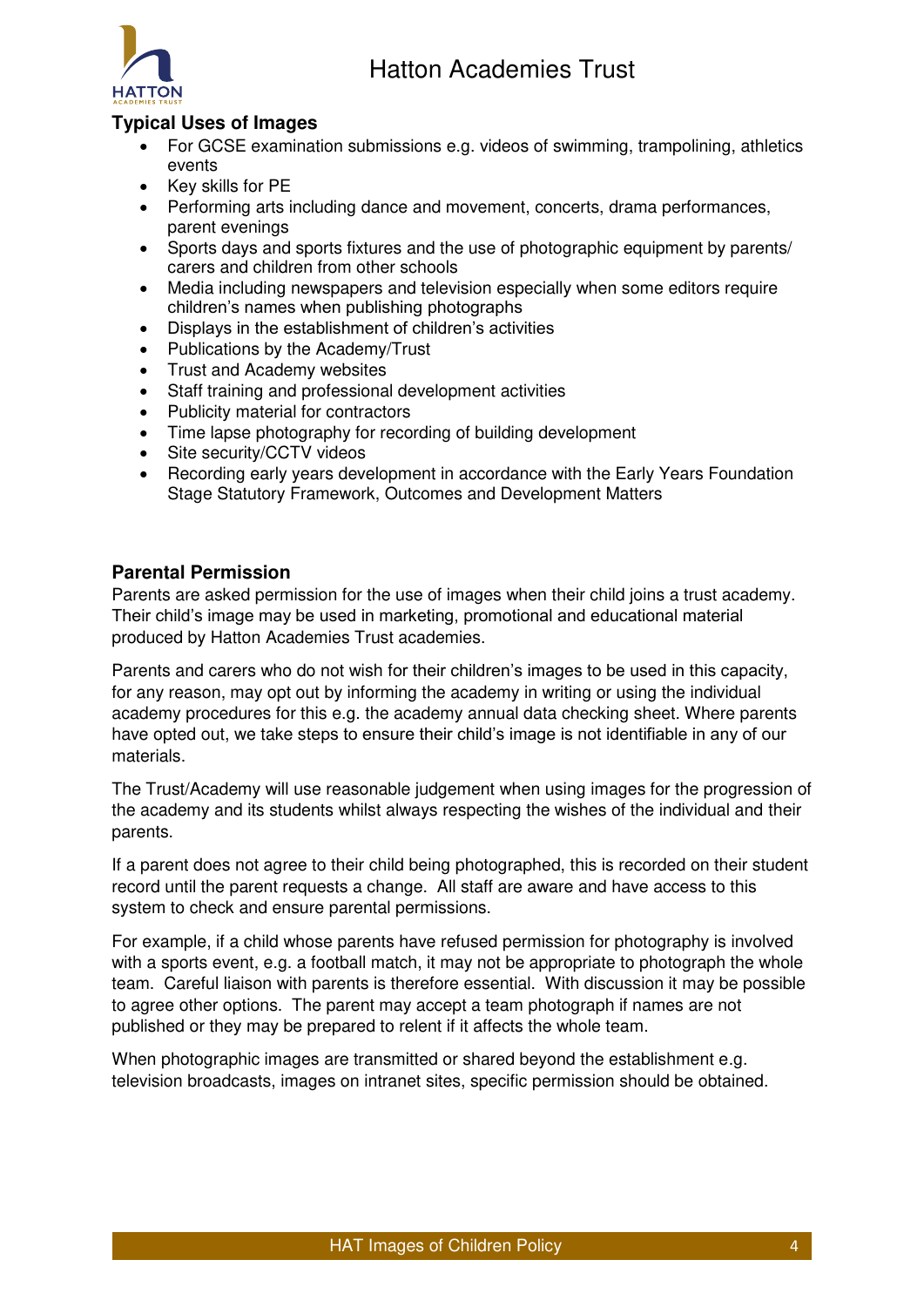

# <span id="page-4-0"></span>**Photographic images by and of Academy staff**

Photographs of staff members may be used by the academy/trust in academy and trust-wide promotional materials. Staff members have the right to opt out of these uses, but must inform the academy Principal in writing.

## <span id="page-4-1"></span>**Photographic images by other Authorised Agencies**

The involvement of other agencies can only be authorised by the Principal or CEO. These agencies include reputable commercial photographers, the press and media.

## <span id="page-4-2"></span>**Photographic Images by Parents and Carers**

Photography in schools traditionally forms an enduring part of each family's record of their child's progress and a celebration of success and achievement as well as being an established social practice.

Where practical, arrangements can be made to allow photographs to be taken by parents and other guests attending school events. Photography must not be allowed to upset the performance or smooth running of the event or affect the health and safety of students and others.

When a parent does not agree to their child being photographed, the Principal or a member of the senior management team must inform staff and make every effort to comply sensitively. Parental photography must not include any child whose parent has refused consent for any reason. This may necessitate offering photography opportunities before or after the event of those who are authorised to be involved.

Parental photography is secondary to the main aims and purposes of performances and must not be allowed to interfere with the opportunities for student participation. Commercial copyright in a dramatic performance or musical will normally exclude any audio or video recording by the public (i.e. other than the school for internal purposes) and in that event parents and their guests must be informed that the infringement of copyright is forbidden. If parents are unsure whether or not permission has been given by staff to record a particular performance or event, they should ask the person responsible for organising it*. If permission is granted it will be for private and personal use only.* 

*Parents are requested not to share images of our children other than their own on social media sites. This is for child protection reasons not the Data Protection Act. The Academy Principal or Hatton Academies Trust are not responsible for the use of photographs or videos taken by family members at an academy event which are for personal use.* 

## **Photography by Students**

This practice can occur extensively during off site activities particularly during residential periods. Staff should maintain the supervision and management control specified in the Offsite Activities Guidelines 2003.

There may be incidents where children take inappropriate photographs, perhaps showing friends and other children inappropriately dressed. Staff should endeavour to discourage this practice, but ultimately parents are responsible for monitoring their child's use of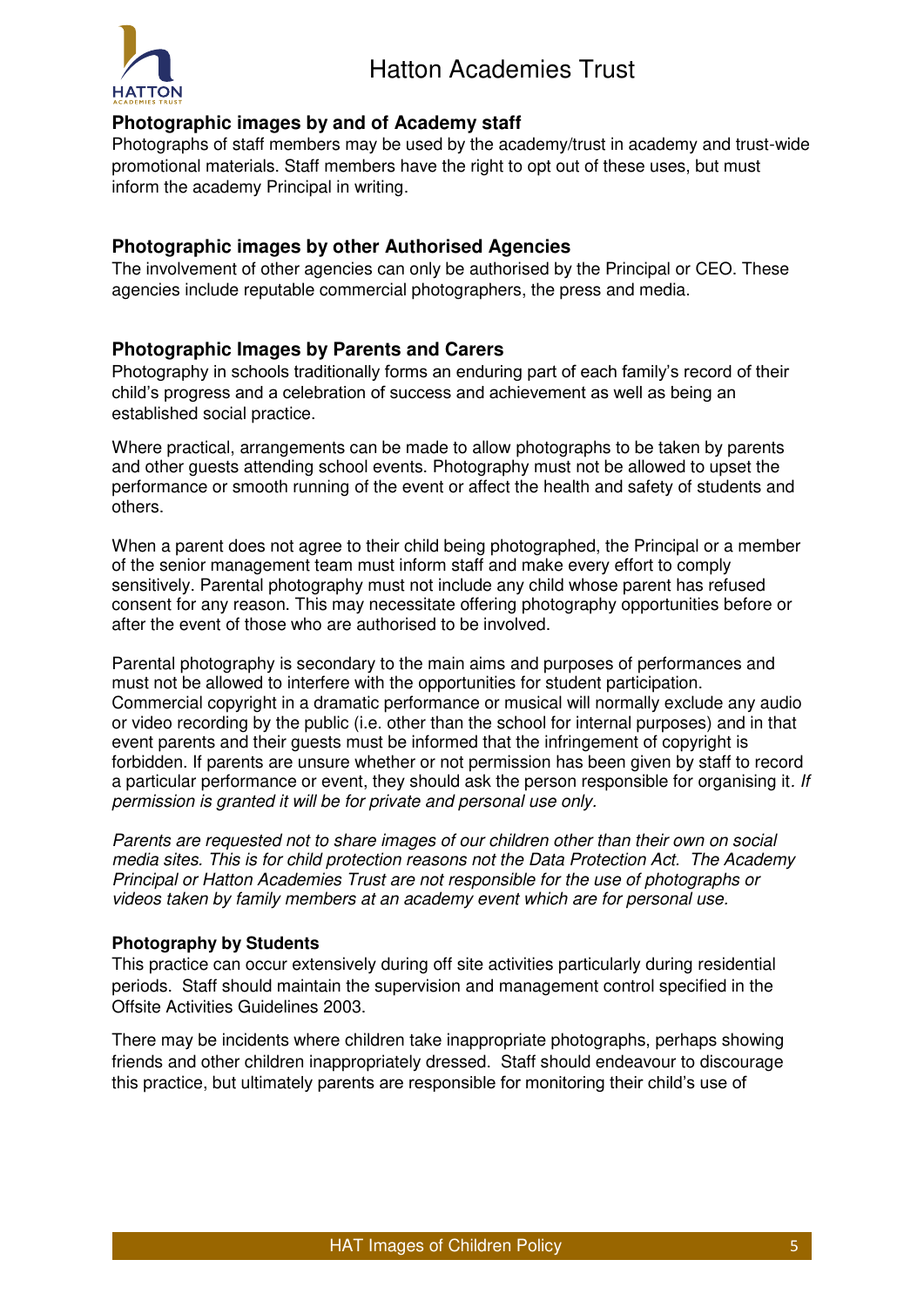

cameras and other digital devices, and subsequent use of their images involved e.g. on social media.

Students taking images of other students or staff without their permission and using them in any way is a breach of the trust's behavior expectations and will be dealt with through academy disciplinary procedures. *Editing of images of staff and students using academy equipment or images is forbidden unless it is agreed with a staff member or the Principal and it is for clear educational purposes.*

## <span id="page-5-0"></span>**Close Circuit Television (CCTV***)*

Trust Academies may have equipment for the following uses:

- As a method of controlling access
- An aid to site management in monitoring incorrect parking, manoeuvring vehicles, delivery arrivals etc
- Pupil behaviour issues/bullying. As a behavioral tool during breaks and lunchtimes it can be used to identify hot spots of inappropriate behaviour. It may also be used to monitor within the building, corridors and areas out of sight or not frequently trafficked by staff, for example in the vicinity of toilets
- As an aid to members of staff with particular responsibility for behaviour management
- To monitor personal safety for site supervisors, caretakers, cleaners etc
- To monitor site safety and security
- As an effective deterrent for crime
- As a means of crime reduction and discouraging trespass

## <span id="page-5-1"></span>**Types of Recorders**

1. Storing Images Securely

Images or video recording of children must be kept securely. Hard copies should be kept in a locked cupboard and electronic images should be in a protected folder with restricted access. Images should be stored on unencrypted portable equipment such as laptops, memory sticks and mobile phones.

Avoid using personal equipment to take photos and recordings of children and only use cameras or devices belonging to the academy.

- 2. Regular auditing of the stored images should be undertaken by a senior member of the leadership team.
- 3. Digital Images

Increasingly the images are retained on computer hard drives. They should also only be stored for designated periods and then erased from the hard drive.

In both incidences it is essential that the images are retained securely and are viewed by designated, competent members of staff

#### 4. Cameras

Several types of cameras are used, notably: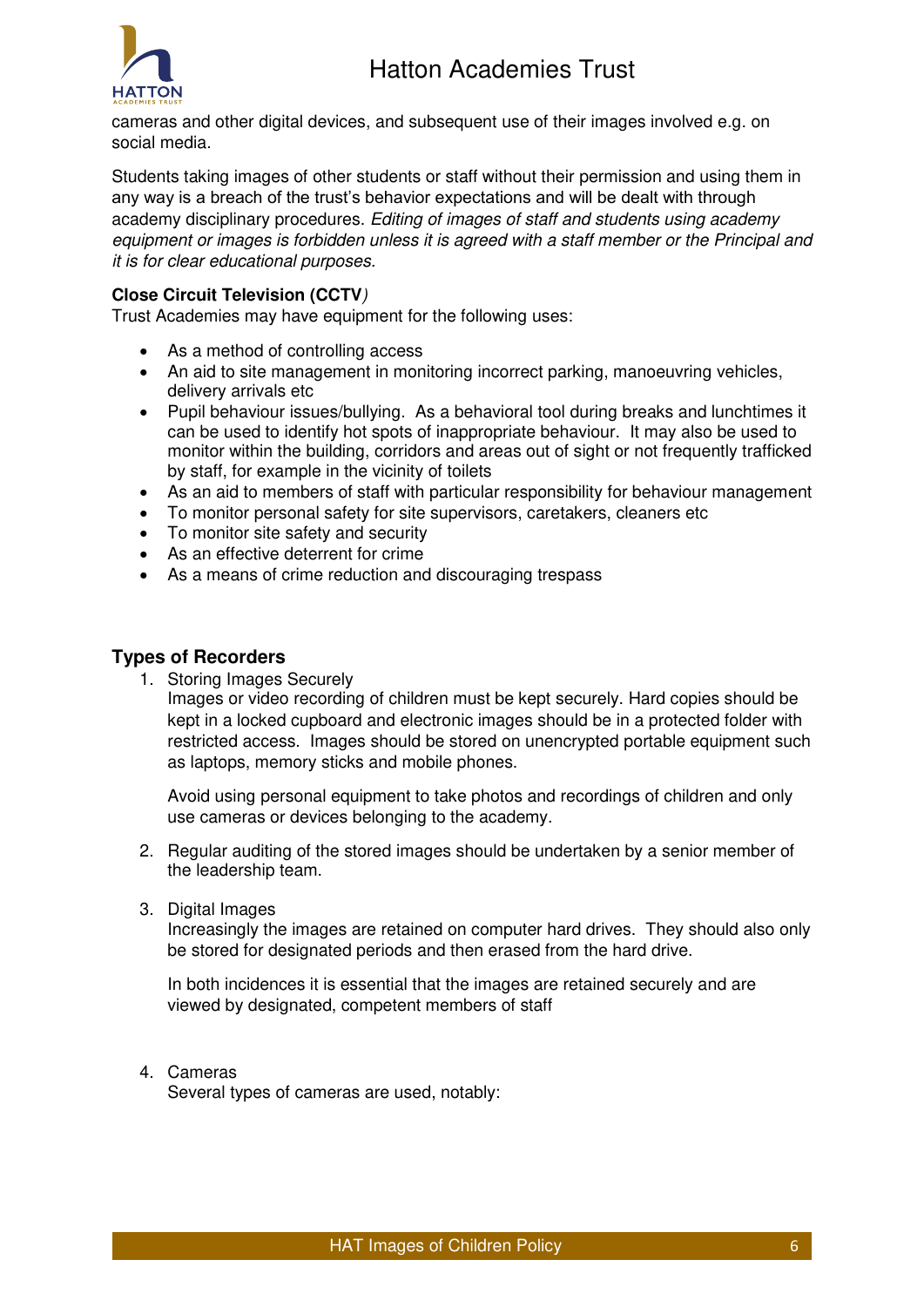

- Fixed-wide angle lens
- Dome cameras (rotary) with 360 degrees capacity
- Corner mounted cameras with 270 degrees capacity
- Manually operated pan tilt-zoom lenses. These have infinitely variable distance and angle capabilities and so can zoom onto individuals. It is therefore crucial that authorised and designated staff only have access to the equipment and that occasional and periodic monitoring of the images saved is undertaken by a senior member of management. Images should be destroyed after the designated period.
- 5. Camera Sightings

Every effort should be made to avoid inappropriate images and cameras should not be sited in, changing rooms or other sensitive areas. Cameras may be located in toilet areas under the strict authorization of the Principal for security and health and safety reasons, but these must not be directed at toilets or areas where a child may get changed.

6. Out of School Hours

Cameras may record inappropriate activities taking place on the school site, without the school's knowledge. If they are of a criminal nature, consideration should be given by a senior member of the management team to referring the information to the police.

Again images should be erased in accordance with the procedures above

While CCTV can be an extremely effective and useful crime reduction/deterrent device, careful use of the images and control by competent responsible staff is considered crucial. Warning signage will be in place at entrances to sires/buildings where CCTV is in operation.

## <span id="page-6-0"></span>**Good Practice**

- 1. Obtain the child's permission to use their image (Secondary only)
- 2. When taking a picture the academy must obtain the consent of the person in the picture from their parent or carer.
- 3. If using a photo from the media or commissioning a photograph, have a signed agreement from parent/carer.
- 4. Do not allow photographers access to children unsupervised.
- 5. Address how images of children on a website can be misused. Images showing personal information could be used to learn more about a child prior to grooming them for abuse.
- 6. Use the image in its intended context. Examples of this not happening are:
	- when a picture taken by a national newspaper of a child accepting an award was used by the National Front in a story with a completely different story angle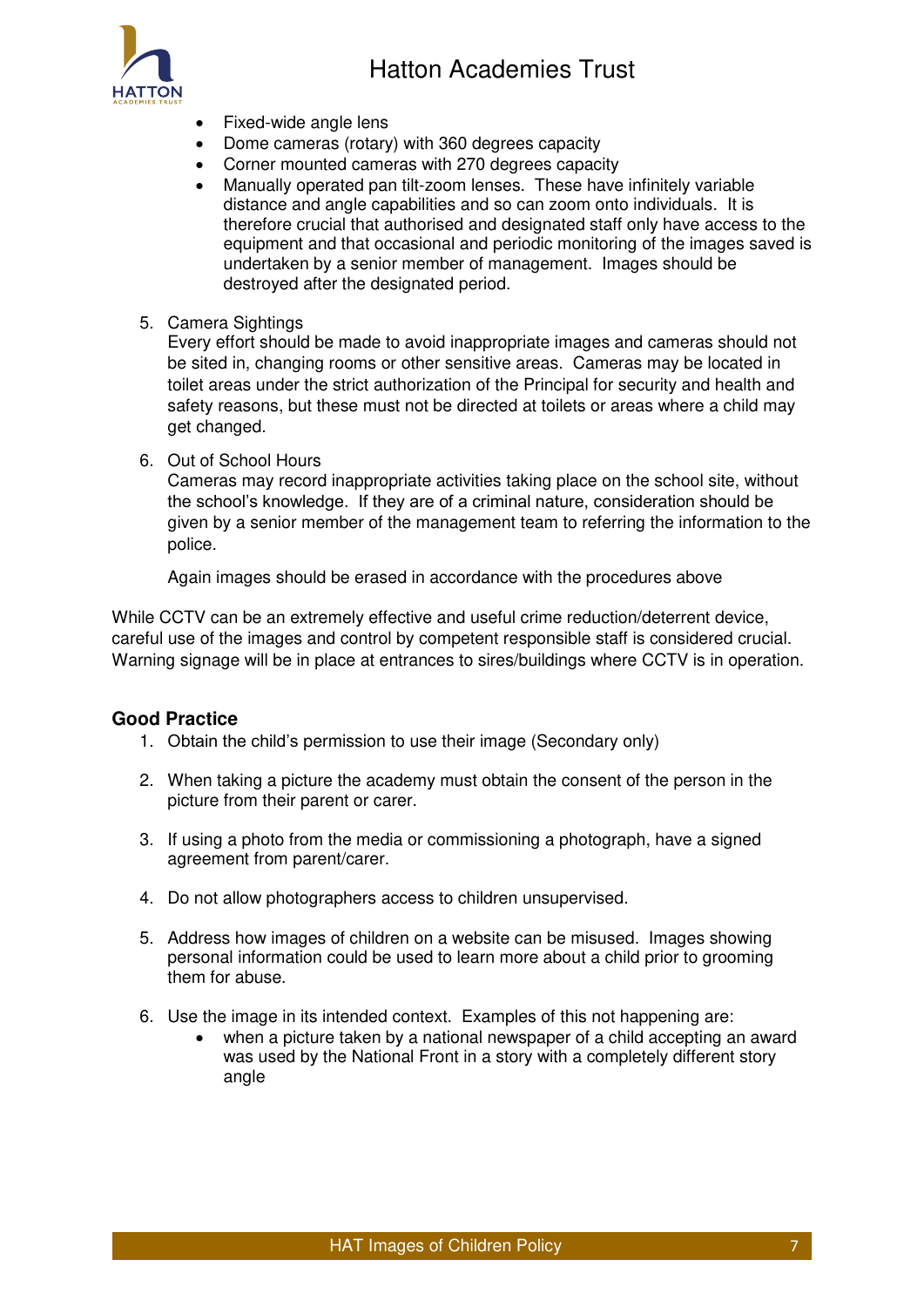

- when a photo of the public boarding a bus to launch a rural transport initiative is used to illustrate a story attacking rural transport shortages
- 7. Follow the commitment made in the consent forms:
	- not to name the child;
	- not to use the photograph out of context
	- not to use the photograph to illustrate sensitive or negative issue
- 8. When photographing children:
	- ensure that parents and carers of young people have signed and returned the school consent form for general photography. A separate sheet for specific consent is also available
	- ensure all children are appropriately dressed
	- avoid images that only show a single child with no surrounding context of what they are learning or doing
	- photographs of three or four children are more likely to also include their learning context
	- do not use images of a child who is considered very vulnerable, unless parents/carers have given specific written permission
	- avoid naming young people. If one name is required then use the first name only where possible
	- use photographs that represent the diversity of the young people participating
	- report any concerns relating to any inappropriate or intrusive photography to the Principal
	- remember the duty of care and challenge any inappropriate behaviour or language
	- do not use images that are likely to cause distress, upset or embarrassment
	- do not approve photographs sessions outside the event or at a child's home.
- 9. Regularly review stored images and delete unwanted material.
- 10. Organised Photo Shoots / Press Releases / Promotional Materials Good Practice

The organiser should carry out the following (even if parental permission/consent forms show parental permissions).

- email the parent/carer directly to inform of the photo shoot and obtain permission for the photograph to be used and ensure that the student is approving of their photo being used.
- email parents once the photos have been selected to inform them and share the planned usage of the materials e.g. use for banners/prospectus once again ti ensure that they/student are aware and give permission for banners/photos to be displayed.
- keep all the emails electronically as a record of permissions.

## <span id="page-7-0"></span>**Inter-School Fixtures**

Apply these guidelines to inter-school events. If a vulnerable child is involved, it will be necessary to liaise with a member of staff from the other establishment so that they are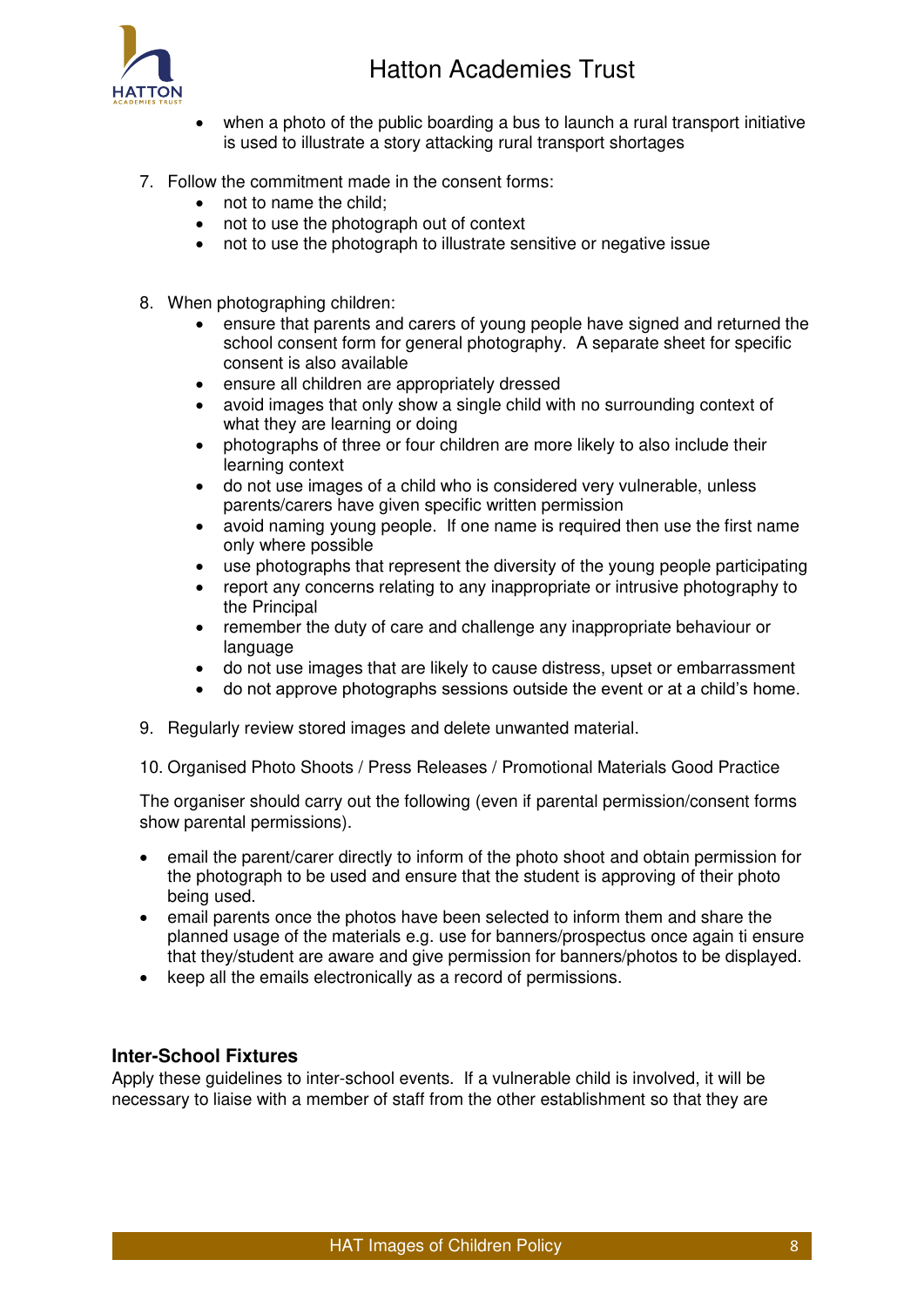

aware of the wishes of the parents or carer of the child and seek the co-operation of the parents of the opposing team.

## <span id="page-8-0"></span>**Teacher Training and Portfolios**

During teacher training and with newly qualified staff, colleagues need to compile portfolios with photographs of children during lessons. Staff should act responsibly in compiling these images. A member of the management team may wish to oversee the compiled images as part of the management process and consider their appropriateness.

## <span id="page-8-1"></span>**Displays in our Academies**

Still photographs shown on displays and video clips available during open/parents' evenings should depict children in an appropriate way. They should not display images of children in inappropriate or revealing clothing so appropriate levels of integrity and decency are maintained. Do not use photographs or images likely to cause embarrassment.

## <span id="page-8-2"></span>**Parents Evenings, Concerts, Presentations**

To allow the appropriate recording of children's images by parents/carers:

- ensure that children are appropriately dressed;
- obtain parental permission with the form
- be aware of any child who should not be photographed; and
- monitor the use of cameras and anyone behaving inappropriately

## <span id="page-8-3"></span>**Practical Examination Evidence**

This covers the use of video material recording pupil's level of performance in examined practical aspects, that are unable to be assessed during the moderating examiner's school visit. The protocol laid down by the major exam boards is that this material should be returned to the school when the examiner has completed his/her judgments. It would therefore be good practice for colleagues to establish what will happen to the video evidence in discussion with the external examiner during their visit.

## <span id="page-8-4"></span>**Newspapers**

Several scenarios can occur:

- 1. Team photographs:
	- When everyone is prepared to allow team photographs and full names to be published. In this situation publication can occur
	- If a parent is not happy to have a child's name printed on a photograph then consideration could be given to publishing the photograph with no names. The member of staff should make every effort to ensure, in conjunction with the newspaper editors, that this occurs.
	- If parents of a child have indicated that the child is vulnerable and should not have a photograph printed then a team photograph may not be appropriate